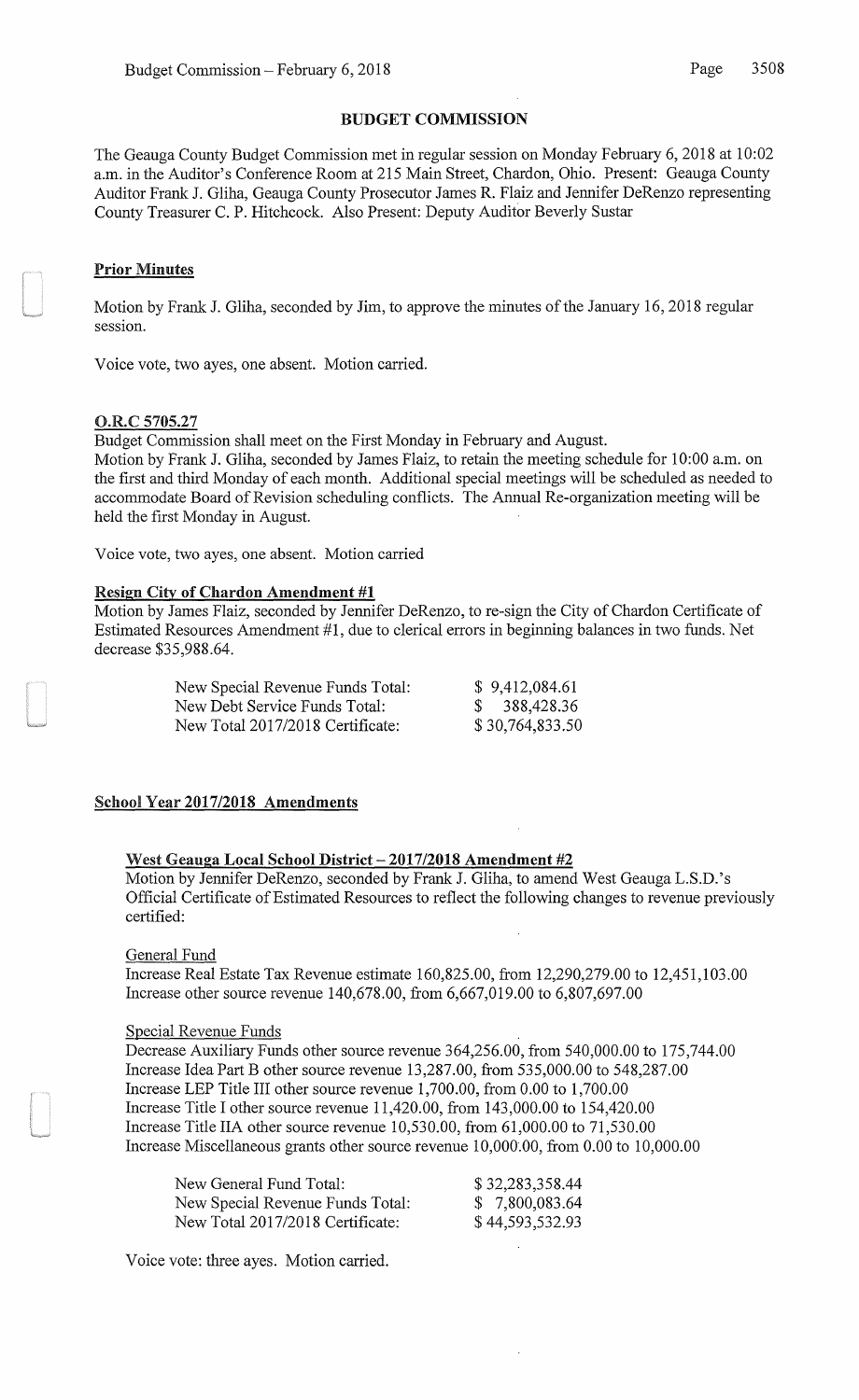### **2018 Amendments**

# **West Geauga Joint Recreation District- 2018 Amendment #1**

Motion by Frank **J.** Gliha, seconded by James Flaiz, to amend the West Geauga Joint Recreation District 2018 Official Certificate of Estimated Resources as follows to reflect "actual" January **1,**  ·2018 unencumbered cash balances:

| General  | Decrease the 1/1/18 unencumbered cash balance from<br>Increase tax revenue<br>Increase other source revenue | 2.212.00<br>295.00                   | 6,105.06<br>57,888.00<br>7,745.00 | estimated to<br>estimated to<br>estimated to | 940.62<br>60,100.00<br>8,040.00 | actual<br>actual<br>actual |
|----------|-------------------------------------------------------------------------------------------------------------|--------------------------------------|-----------------------------------|----------------------------------------------|---------------------------------|----------------------------|
| Cap Proj | Increase the 01/01/18 unencumbered cash balance from                                                        |                                      | 33,815.50                         | estimated to                                 | 33,992.93                       | actual                     |
|          | New General Fund Fund Total<br>New Capital Project Fund Total<br>Grand Total New Certificate-All Funds      | 74,080.62<br>36,492.93<br>110,573.55 |                                   |                                              |                                 |                            |
|          | Net Change in Beginning balances                                                                            | 12.99                                |                                   |                                              |                                 |                            |
|          | Net Change in tax revenue                                                                                   | 2,212.00                             |                                   |                                              |                                 |                            |
|          | Net Change in other source revenue                                                                          | 295.00                               |                                   |                                              |                                 |                            |
|          | Total Net Change over original certificate                                                                  | 2,519.99                             |                                   |                                              |                                 |                            |

Voice vote, three ayes. Motion carried

# **South Russell Village - Amendment #1**

Motion by James Flaiz, seconded by Jennifer DeRenzo, to amend South Russell Village's 2018 Official Certificate of Estimated Resources as follows to reflect "actual" January 1, 2018 unencumbered cash balances and changes to tax revenue due to the new real estate values and rates for collection in 2018:

| General             | Increase the 1/1/18 unencumbered cash balance from   | 248,868.00   | estimated to | 391,694.53 | actual |
|---------------------|------------------------------------------------------|--------------|--------------|------------|--------|
|                     | 15,400.00<br>Increase tax revenue                    | 407,944.00   | estimated to | 423,344.00 | actual |
|                     | Increase other source revenue<br>2.060.00            | 646,303.00   | estimated to | 648,363.00 | actual |
| <b>Street Maint</b> | Increase the 1/1/18 unencumbered cash balance from   | 175,375.00   | estimated to | 203,665.18 | actual |
| State Hwy           | Decrease the 1/1/18 unencumbered cash balance from   | 130,083.00   | estimated to | 129,790.64 | actual |
| Operating           | Increase the 1/1/18 unencumbered cash balance from   | 198,442.00   | estimated to | 249,588.82 | actual |
|                     | 994.00<br>Increase tax revenue                       | 152,251.00   | estimated to | 153,245.00 | actual |
|                     | Increase other source revenue<br>133.00              | 271,869.00   | estimated to | 272,002.00 | actual |
| Income Tax          | Increase the 1/1/18 unencumbered cash balance from   | 686,901.00   | estimated to | 980,388.34 | actual |
| Road & Brdg         | Increase tax revenue<br>232,037.00                   | ٠            | estimated to | 232,037.00 | actual |
| Police Levy         | Increase the 1/1/18 unencumbered cash balance from   | 263,999.00   | estimated to | 340,816.60 | actual |
|                     | Increase tax revenue                                 | 468,417.00   | estimated to | 468,417.00 | actual |
|                     | Increase other source revenue<br>240.00              | 873,168.00   | estimated to | 873,408.00 | actual |
| Cemetery            | Decrease the 1/1/18 unencumbered cash balance from   | 31,396.00    | estimated to | 37,756.18  | actual |
| Parks & Rec         | Decrease the 1/1/18 unencumbered cash balance from   | 18,944.00    | estimated to | 18,662.63  | actual |
| Spec Bldg           | Decrease the $1/1/18$ unencumbered cash balance from | 99,596.00    | estimated to | 101,131.24 | actual |
| Spec Road           | Decrease the 1/1/18 unencumbered cash balance from   | 151,875.00   | estimated to |            | actual |
| Const Dep           | Decrease the 1/1/18 unencumbered cash balance from   | 137,540.00   | estimated to | 81,061.38  | actual |
|                     | New General Fund Total                               | 1,463,401.53 |              |            |        |
|                     | New Special Revenue Fund Total                       | 6,227,919.39 |              |            |        |
|                     | New Capital Project Fund Total                       | 251,131.24   |              |            |        |
|                     | New Fiduciary Fund Total                             | 147,061.68   |              |            |        |
|                     | Grand Total New Certificate-All Funds                | 8,089,513.84 |              |            |        |
|                     | Net Change in Beginning balances                     | 391,536.84   |              |            |        |
|                     | Net Change in Tax Revenue                            | 252,223.00   |              |            |        |
|                     | Net Change in Other Source Revenue                   | 2,433.00     |              |            |        |
|                     |                                                      | 646,192.84   |              |            |        |
|                     |                                                      |              |              |            |        |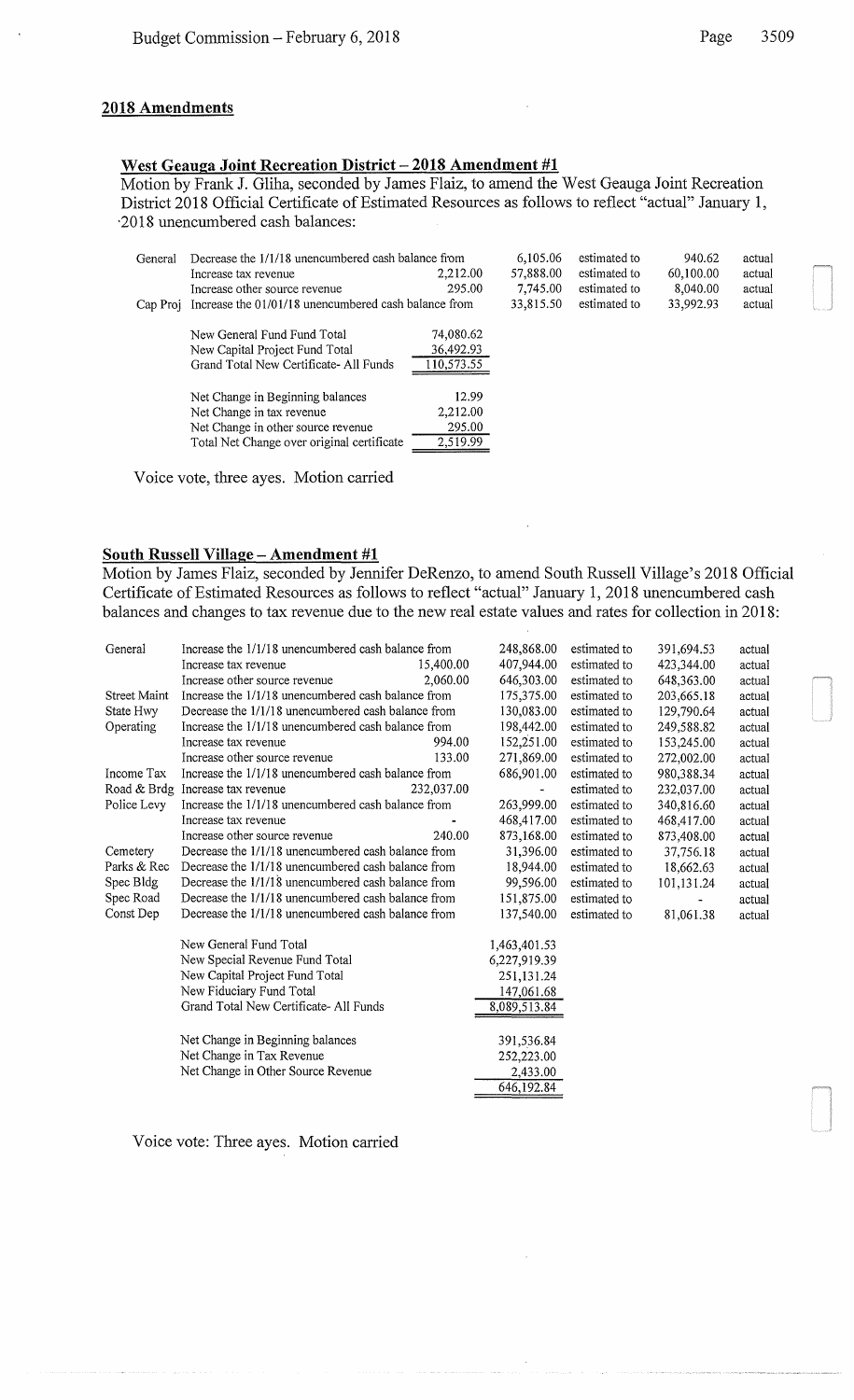### Geauga County 2018 -Amendment #2

Motion by Jennifer DeRenzo, seconded by Frank J. Gliha, to amend the Geauga County Official Certificate of Estimated Resources to reflect the following changes to revenue previously certified:

### Special Revenue Funds

Increase 2035 Transportn Admin other source revenue 82,280.00 from 1,338,566.00 to 1,420,846.00 Increase New 2090 Probate Conduct of Business other source revenue 7,785.00, from 0.00 to 7,785.00

| New Special Revenue Funds Total: | \$85,923,101.20  |
|----------------------------------|------------------|
| New Total 2018 Certificate:      | \$153,677,043.71 |

Voice vote, two ayes, one absent. Motion carried

### Burton Public Library- 2018 Amendment #1

Motion by Frank J. Gliha, seconded by James Flaiz, to amend the Burton Public Library's 2018 Official Certificate of Estimated Resources as follows to reflect "actual" January 1, 2018 unencumbered cash balances and changes to tax revenue due to the new real estate values and rates for collection in 2018:

| General     | Increase the 1/1/18 unencumbered cash balance from                |              | 3,850.72 estiimated to   | 127,850.18 actual |        |
|-------------|-------------------------------------------------------------------|--------------|--------------------------|-------------------|--------|
|             | Reading Garden Increase the 1/1/17 unencumbered cash balance from |              | $2,935.28$ estiimated to | 9,382.00          | actual |
|             | Decrease other source revenue<br>$(10.000.00)$ from               | 11,000.00    | estiimated to            | 1,000.00          | actual |
|             | Launch Reader Increase the 1/1/18 unencumbered cash balance from  | 2,660.21     | estiimated to            | 4,009.15          | actual |
|             | Pfouts Memorl Increase the 1/1/18 unencumbered cash balance from  | 3.950.60     | estiimated to            | 3.960.51          | actual |
| Juune Macek | Increase the 1/1/18 unencumbered cash balance from                | 2.079.17     | estiimated to            | 25,946.03         | actual |
|             | Decrease other source revenue<br>$(7.500.00)$ from                |              | 7.500.00 estimated to    | 0.00              | actual |
|             | Capital Imprym Increase the 1/1/18 unencumbered cash balance from | 0.00         | estiimated to            | 100,021.50        | actual |
|             |                                                                   |              |                          |                   |        |
|             | New General Fund Total                                            | 1,022,718.18 |                          |                   |        |
|             | New Special Revenue Funds Total                                   | 44,597.69    |                          |                   |        |
|             | New Capital Project Fund                                          | 100,021.50   |                          |                   |        |
|             |                                                                   | 1,167,337,37 |                          |                   |        |
|             |                                                                   |              |                          |                   |        |
|             | Net Cange in Beginning Balances                                   | 255,693.39   |                          |                   |        |
|             | Net Change in Tax Revenue                                         | 0.00         |                          |                   |        |
|             | Net Change in Other Source Revenue                                | (17,500.00)  |                          |                   |        |
|             | Total Net Change over original Certificate                        | 238,193.39   |                          |                   |        |

Voice vote, two ayes, one absent. Motion carried

# Thompson Township Park- 2018 Amendment #1

Motion by James Flaiz, seconded by Jennifer DeRenzo, to amend the Thompson Township Park 2018 Official Certificate of Estimated Resources as follows to reflect "actual" January 1, 2018 unencumbered cash balances and changes to tax revenue due to the new real estate values and rates for collection in 2018:

| General | Increase the 1/1/18 unencumbered cash balance from | $6,213.16$ estiimated to | 9.960.49<br>actual |
|---------|----------------------------------------------------|--------------------------|--------------------|
|         | New General Fund Total                             | 30,856.49<br>30,856.49   |                    |
|         |                                                    |                          |                    |
|         | Net Cange in Beginning Balances                    | 3,747.33                 |                    |
|         | Net Change in Other Source Revenue                 | 0.00                     |                    |
|         | Total Net Change over original Certificate         | 3,747.33                 |                    |
|         |                                                    |                          |                    |

Voice vote, two ayes, one absent. Motion carried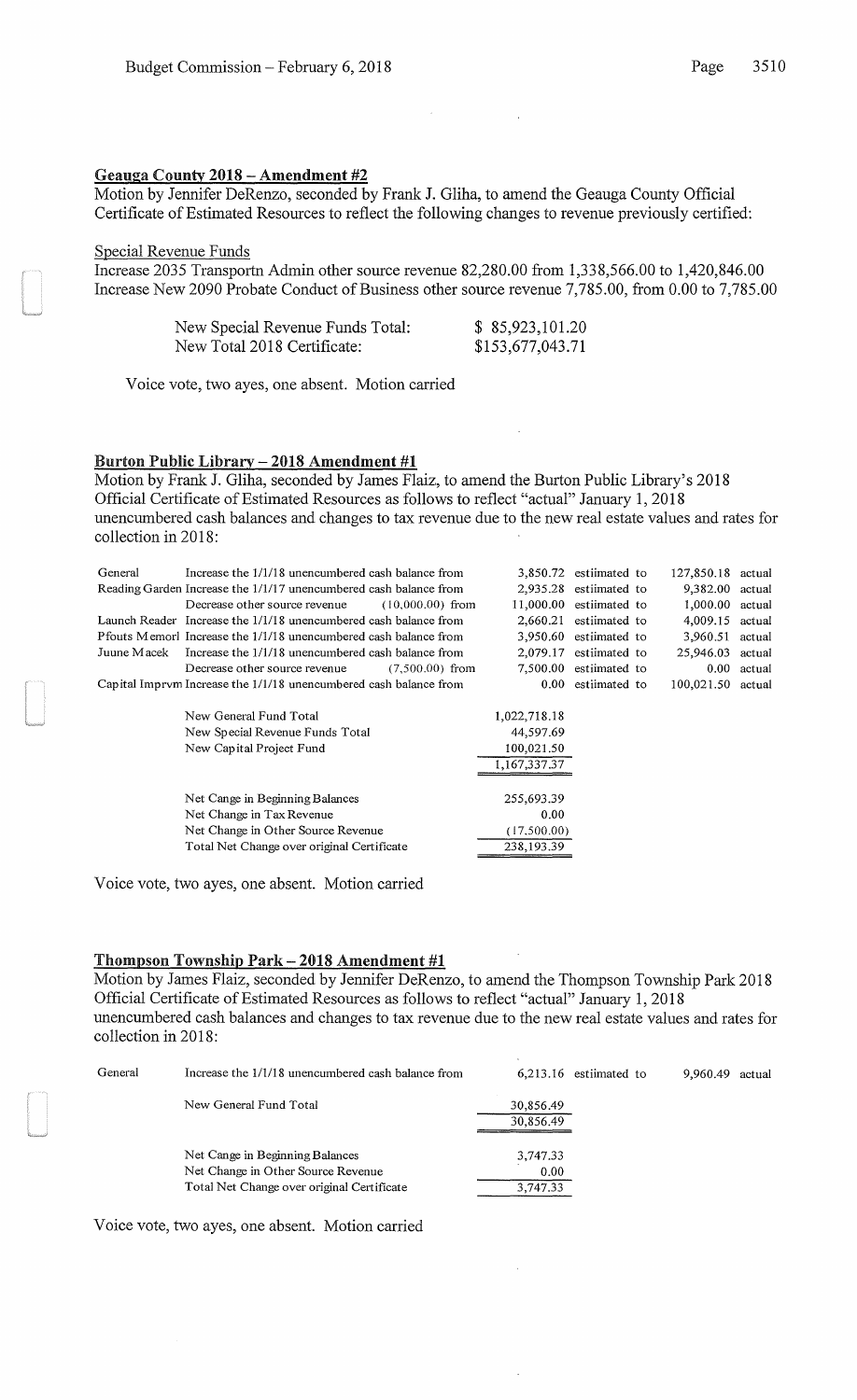# Troy Township- 2018 Amendment #1

Motion by Jennifer DeRenzo, seconded by Frank J. Gliha, to amend the Troy Township's 2018 Official Certificate of Estimated Resources as follows to reflect "actual" January 1, 2018 unencumbered cash balances and changes to tax revenue due to the new real estate values and rates for collection in 2018:

| General     | Increase the 1/1/18 unencumbered cash balance from               |            | 191,723.23   | estimated to | 303,986.41 | actual |
|-------------|------------------------------------------------------------------|------------|--------------|--------------|------------|--------|
|             | Increase tax revenue                                             | (4,409.00) | 114,534.00   | estimated to | 110,125.00 | actual |
|             | Increase other source revenue                                    | (590.00)   | 65,074.64    | estimated to | 64,484.64  | actual |
|             | Motor Vehicle Increase the 1/1/18 unencumbered cash balance from |            | 12,577.01    | estimated to | 22,344.05  | actual |
|             | Gasoline Tax Increase the 1/1/18 unencumbered cash balance from  |            | 83,941.88    | estimated to | 187,478.82 | actual |
|             | Road & Bridg Increase the 1/1/18 unencumbered cash balance from  |            | 106,706.90   | estimated to | 252,929.78 | actual |
|             | Increase tax revenue                                             | (149.00)   | 212,464.00   | estimated to | 212,315.00 | actual |
|             | Increase other source revenue                                    | (20.00)    | 38,990.00    | estimated to | 38,970.00  | actual |
| Cemetery    | Increase the 1/1/18 unencumbered cash balance from               |            | 12,234.40    | estimated to | 20,329.40  | actual |
| Fire Levy   | Increase the 1/1/18 unencumbered cash balance from               |            | 129,251.03   | estimated to | 319,850.97 | actual |
|             | Increase tax revenue                                             | 2,372.00   | 192,024.00   | estimated to | 194,396.00 | actual |
|             | Increase other source revenue                                    | 318.00     | 128,196.00   | estimated to | 128,514.00 | actual |
| Cemetery Bq | Decrease the 1/1/18 unencumbered cash balance from               |            | 708.90       | estimated to | 308.90     | actual |
|             | New General Fund Total                                           |            | 478,596.05   |              |            |        |
|             | New Special Revenue Fund Total                                   |            | 1,465,228.02 |              |            |        |
|             | Debt Service Funds Total                                         |            | 28,838.90    |              |            |        |
|             | Capital Project Funds Total                                      |            | 805.32       |              |            |        |
|             | New Fiduciary Funds Total                                        |            | 308.90       |              |            |        |
|             | Grand Total New Certificate-All Funds                            |            | 1,973,777.19 |              |            |        |
|             | Net Change in Beginning balances                                 |            | 570,084.98   |              |            |        |
|             | Net Change in Tax Revenue                                        |            | (2,186.00)   |              |            |        |
|             | Net Change in Other Source Revenue                               |            | (292.00)     |              |            |        |
|             |                                                                  |            | 567,606.98   |              |            |        |
|             |                                                                  |            |              |              |            |        |

Voice vote, three ayes. Motion carried

C.P. Hitchcock joins the meeting at 10:12

# Montville Township - 2018 Amendment #1

Motion by Frank J. Gliha, seconded by C. P. Hitchcock, to amend the Montville Township 2018 Official Certificate of Estimated Resources as follows to reflect "actual" January 1, 2018 unencumbered cash balances and changes to tax revenue due to the new real estate values and rates for collection in 2018:

| 35,434.01<br>actual  |
|----------------------|
| 54,508.00<br>actual  |
| 43,643.00<br>actual  |
| 5,480.50<br>actual   |
| 53,799.23<br>actual  |
| 87,730.72<br>actual  |
| 127,123.00<br>actual |
| 17,008.00<br>actual  |
| 2,985.82<br>actual   |
| 1,806.11<br>actual   |
| 264,693.58<br>actual |
| 210,889.00<br>actual |
| 27,289.00<br>actual  |
| 8,459.40<br>actual   |
|                      |
|                      |
|                      |
|                      |
|                      |
|                      |
|                      |
|                      |
|                      |
|                      |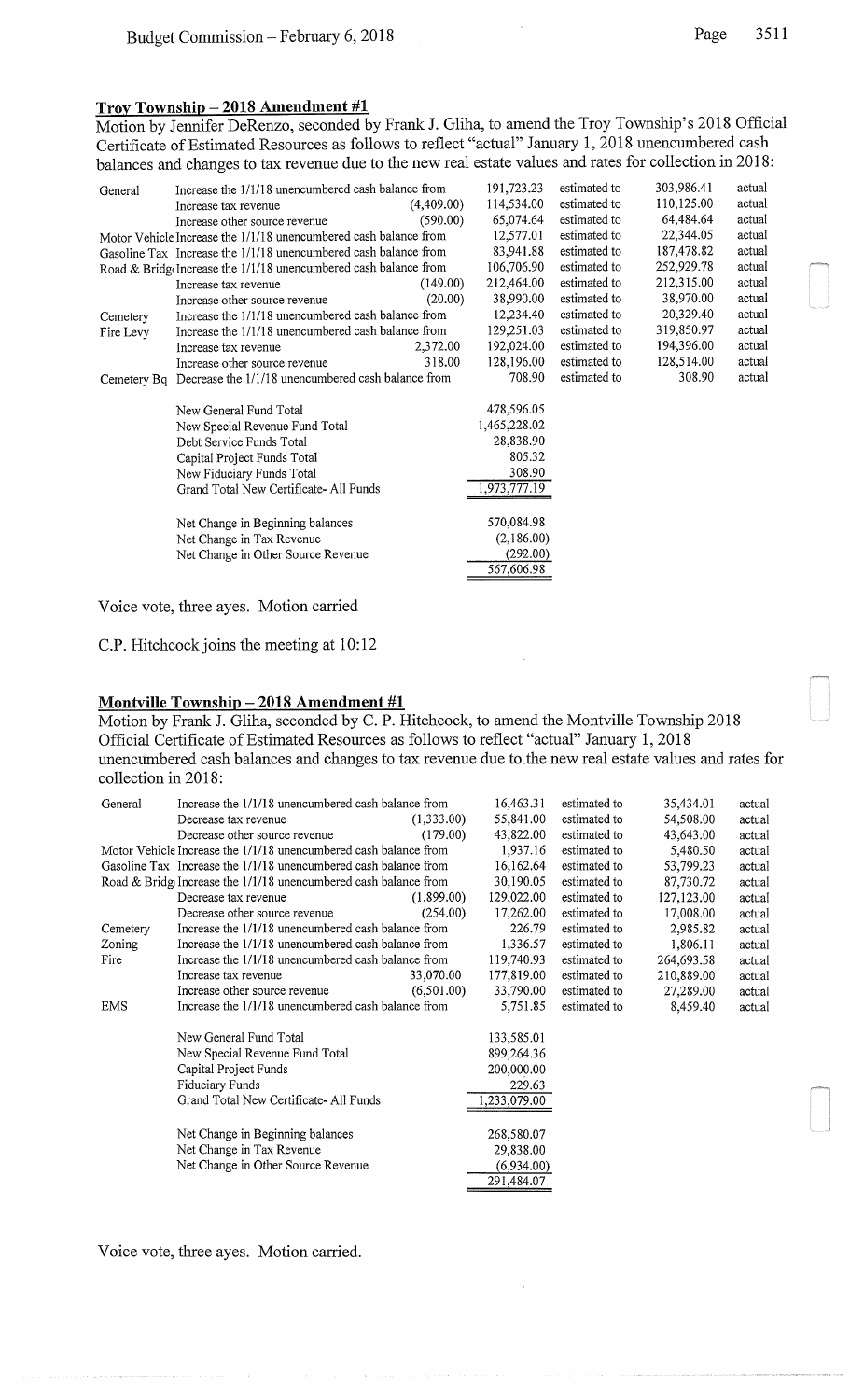# Russell Township - 2018 Amendment #1

Motion by James Flaiz, seconded by C. P. Hitchcock, to amend the Russell Township's 2018 Official Certificate of Estimated Resources as follows to reflect "actual" January 1, 2018 unencumbered cash balances and changes to tax revenue due to the new real estate values and rates for collection in 2018:

 $\mathcal{L}$ 

 $\ddot{\phantom{0}}$ 

 $\bar{z}$ 

 $\hat{\boldsymbol{\beta}}$ 

| 459,357.00<br>14,176.00<br>445,181.00<br>estimated to<br>Increase tax revenue<br>Increase other source revenue<br>1,897.00<br>243,701.00<br>estimated to<br>245,598.00<br>Motor Vehicle Increase the 1/1/18 unencumbered cash balance from<br>31,183.44<br>estimated to<br>32,718.48 | actual<br>actual<br>actual<br>actual<br>actual |
|--------------------------------------------------------------------------------------------------------------------------------------------------------------------------------------------------------------------------------------------------------------------------------------|------------------------------------------------|
|                                                                                                                                                                                                                                                                                      |                                                |
|                                                                                                                                                                                                                                                                                      |                                                |
|                                                                                                                                                                                                                                                                                      |                                                |
| Gasoline Tax Increase the 1/1/18 unencumbered cash balance from<br>137,874.02<br>estimated to<br>258,426.29                                                                                                                                                                          |                                                |
| Road & Bridge Increase the 1/1/18 unencumbered cash balance from<br>174,928.45<br>estimated to<br>616,569.73                                                                                                                                                                         |                                                |
| 494,644.86<br>504,309.00<br>9,664.14<br>estimated to<br>Increase tax revenue                                                                                                                                                                                                         | actual                                         |
| 997.86<br>60,528.26<br>estimated to<br>61,526.12<br>Increase other source revenue                                                                                                                                                                                                    | actual                                         |
| Decrease the 1/1/18 unencumbered cash balance from<br>1,270.07<br>estimated to<br>18,509.80<br>Cemetary                                                                                                                                                                              | actual                                         |
| Increase the 1/1/18 unencumbered cash balance from<br>Zoning<br>1,315.23<br>estimated to<br>23,244.82                                                                                                                                                                                | actual                                         |
| Increase the 1/1/18 unencumbered cash balance from<br>166,736.04<br>estimated to<br>400,896.46<br>Fire Levy                                                                                                                                                                          | actual                                         |
| 1,128,718.00<br>11,454.00<br>estimated to<br>1,140,172.00<br>Increase tax revenue                                                                                                                                                                                                    | actual                                         |
| 110,703.13<br>estimated to<br>Increase other source revenue<br>1,068.00<br>111,771.13                                                                                                                                                                                                | actual                                         |
| 567,366.88<br>Police Levy<br>Increase the 1/1/18 unencumbered cash balance from<br>estimated to<br>836,495.92                                                                                                                                                                        | actual                                         |
| 1,348,386.00<br>267,253.00<br>estimated to<br>1,615,639.00<br>Increase tax revenue                                                                                                                                                                                                   | actual                                         |
| 1,192.00<br>Increase other source revenue<br>160,523.00<br>estimated to<br>161,715.00                                                                                                                                                                                                | actual                                         |
| Road Levy<br>Increase the 1/1/18 unencumbered cash balance from<br>854,761.15<br>estimated to<br>582,042.31                                                                                                                                                                          | actual                                         |
| 115,529.00<br>estimated to<br>Increase tax revenue<br>908,527.92<br>1,024,056.92                                                                                                                                                                                                     | actual                                         |
| Increase other source revenue<br>15,085.00<br>estimated to<br>108,237.43<br>93,152.43                                                                                                                                                                                                | actual                                         |
| Increase the 1/1/18 unencumbered cash balance from<br>62,347.22<br>estimated to<br>120,618.59<br>Abulance                                                                                                                                                                            | actual                                         |
| OPOT Grant<br>Increase the 1/1/18 unencumbered cash balance from<br>estimated to<br>1,760.00<br>$\overline{\phantom{a}}$                                                                                                                                                             | actual                                         |
| 409,835.35<br>Fire Stn Bond Increase the 1/1/18 unencumbered cash balance from<br>estimated to<br>409,006.60                                                                                                                                                                         | actual                                         |
| 178,072.00<br>estimated to<br>178,072.00<br>Increase tax revenue                                                                                                                                                                                                                     | actual                                         |
| Increase other source revenue<br>25,256.75<br>estimated to<br>25,256.75                                                                                                                                                                                                              | actual                                         |
| 2,136,116.94<br>New General Fund Total                                                                                                                                                                                                                                               |                                                |
| New Special Revenue Fund Total<br>7,846,047.00                                                                                                                                                                                                                                       |                                                |
| New Debt Service Fund Total<br>688,207.08                                                                                                                                                                                                                                            |                                                |
| New Capital Project Funds<br>350,000.00                                                                                                                                                                                                                                              |                                                |
| Grand Total New Certificate- All Funds<br>11,020,371.02                                                                                                                                                                                                                              |                                                |
| Net Change in Beginning balances<br>1,280,473.61                                                                                                                                                                                                                                     |                                                |
| Net Change in Tax Revenue<br>423,747.14 New Police Levy                                                                                                                                                                                                                              |                                                |
| Net Change in Other Source Revenue<br>21,000.86                                                                                                                                                                                                                                      |                                                |
| 1,725,221.61                                                                                                                                                                                                                                                                         |                                                |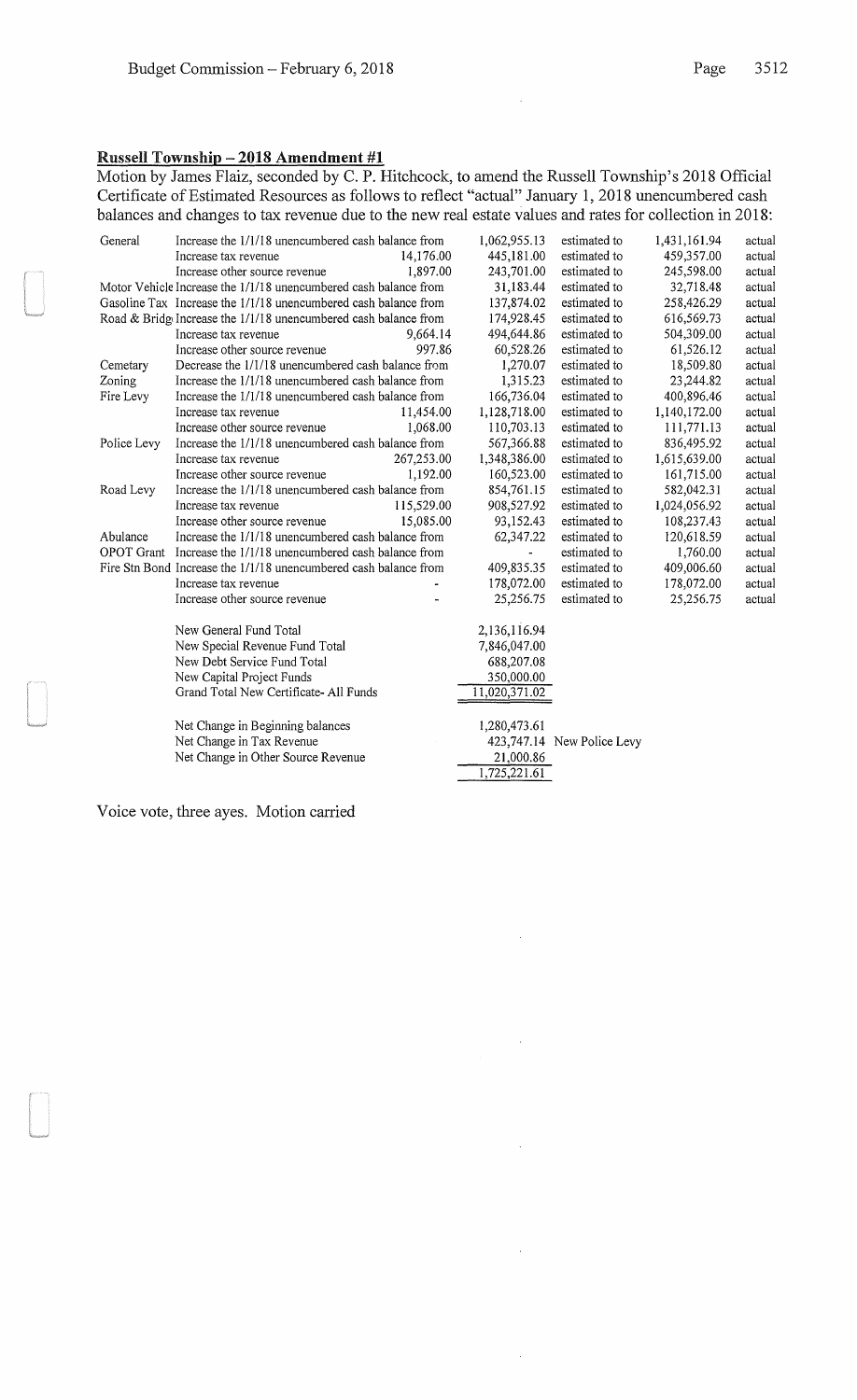$\vdots$ 

 $\ddot{\phantom{0}}$ 

# Munson Township - 2018 Amendment #1

Motion by C. P. Hitchcock, seconded by Frank J. Gliha, to amend the Munson Township's 2018 Official Certificate of Estimated Resources as follows to reflect "actual" January 1, 2018 unencumbered cash balances and changes to tax revenue due to the new real estate values and rates for collection in 2018:

| General     | Increase the 1/1/18 unencumbered cash balance from               |            |              | estimated to            | 130,439.55   | actual |
|-------------|------------------------------------------------------------------|------------|--------------|-------------------------|--------------|--------|
|             | Increase tax revenue                                             | 22,621.00  | 395,820.00   | estimated to            | 418,441.00   | actual |
|             | Increase other source revenue                                    | 3,026.00   | 171,962.00   | estimated to            | 174,988.00   | actual |
|             | Motor Vehicle Increase the 1/1/18 unencumbered cash balance from |            | 10,000.00    | estimated to            | 13,324.47    | actual |
|             | Gasoline Tax Increase the 1/1/18 unencumbered cash balance from  |            |              | estimated to            | 50,336.45    | actual |
|             | Road & Bridg Increase the 1/1/18 unencumbered cash balance from  |            | 66,750.00    | estimated to            | 297,842.31   | actual |
|             | Increase tax revenue                                             | 164,494.00 | 577,891.00   | estimated to            | 742,385.00   | actual |
|             | Increase other source revenue                                    | 22,007.00  | 82,614.00    | estimated to            | 104,621.00   | actual |
| Cemetery    | Increase the 1/1/18 unencumbered cash balance from               |            |              | estimated to            | 9,018.33     | actual |
| Zoning      | Increase the 1/1/18 unencumbered cash balance from               |            |              | estimated to            | 9,804.45     | actual |
| Fire Levy   | Increase the 1/1/18 unencumbered cash balance from               |            |              | estimated to            | 3,943.79     | actual |
|             | Increase tax revenue                                             | 11,232.00  | 1,190,844.00 | estimated to            | 1,202,076.00 | actual |
|             | Increase other source revenue                                    | 51,037.00  | 109,786.00   | estimated to            | 160,823.00   | actual |
| Ambulance   | Increase the 1/1/18 unencumbered cash balance from               |            |              | estimated to            | 45,477.30    | actual |
| Scholarship | Increase the 1/1/18 unencumbered cash balance from               |            |              | estimated to            | 3,445.67     | actual |
|             |                                                                  |            |              |                         |              |        |
|             | New General Fund Total                                           |            | 723,868.55   |                         |              |        |
|             | New Special Revenue Fund Total                                   |            | 2,986,202.10 |                         |              |        |
|             | New Fiduciary Funds Total                                        |            | 7,970.67     |                         |              |        |
|             | Grand Total New Certificate-All Funds                            |            | 3,718,041.32 |                         |              |        |
|             | Net Change in Beginning balances                                 |            | 449,882.32   |                         |              |        |
|             | Net Change in Tax Revenue                                        |            |              | 198,347.00 New R&B Levy |              |        |
|             | Net Change in Other Source Revenue                               |            |              | 76,070.00 New R&B Levy  |              |        |
|             |                                                                  |            | 724,299.32   |                         |              |        |
|             |                                                                  |            |              |                         |              |        |

Voice vote, three ayes. Motion carried

#### Thompson Township  $-2018$  Amendment #1

Motion by Frank J. Gliha, seconded by James Flaiz, to amend the Thompson Township's 2018 Official Certificate of Estimated Resources as follows to reflect "actual" January 1, 2018 unencumbered cash balances and changes to tax revenue due to the new real estate values and rates for collection in 2018:

| General   | Increase the 1/1/18 unencumbered cash balance from               |          | 67,145.08    | estimated to | 83,805.34  | actual |
|-----------|------------------------------------------------------------------|----------|--------------|--------------|------------|--------|
|           | Increase tax revenue                                             | (88.00)  | 69,526.00    | estimated to | 69,438.00  | actual |
|           | Increase other source revenue                                    | (12.00)  | 40,938.00    | estimated to | 40,926.00  | actual |
|           | Motor Vehicle Increase the 1/1/18 unencumbered cash balance from |          | 15,153.27    | estimated to | 19,929.01  | actual |
|           | Gasoline Tax Increase the 1/1/18 unencumbered cash balance from  |          | 29,001.73    | estimated to | 60,497.13  | actual |
|           | Road & Bridge Increase the 1/1/18 unencumbered cash balance from |          | 246,046.48   | estimated to | 267,455.10 | actual |
|           | Increase tax revenue                                             | 297.00   | 228,645.00   | estimated to | 228,942.00 | actual |
|           | Increase other source revenue                                    | 68.00    | 10,431.00    | estimated to | 10,499.00  | actual |
| Cemetery  | Increase the 1/1/18 unencumbered cash balance from               |          | 3,291.16     | estimated to | 5,989.92   | actual |
| Fire Levy | Increase the 1/1/18 unencumbered cash balance from               |          | 141,146.28   | estimated to | 223,367.94 | actual |
|           | Increase tax revenue                                             | 415.00   | 122,624.00   | estimated to | 123,039.00 | actual |
|           | Increase other source revenue                                    | 69.00    | 41,187.00    | estimated to | 41,256.00  | actual |
| Police    | Increase the 1/1/18 unencumbered cash balance from               |          | 99,820.95    | estimated to | 110,842.10 | actual |
|           | Increase tax revenue                                             | 1,160.00 | 85,099.00    | estimated to | 86,259.00  | actual |
|           | Increase other source revenue                                    | 155.00   | 12,385.00    | estimated to | 12,540.00  | actual |
|           | Lighting SPA Increase the 1/1/18 unencumbered cash balance from  |          | 277.02       | estimated to | 566.70     | actual |
| Sidley Rd | Decrease the 1/1/18 unencumbered cash balance from               |          | 4.917.01     | estimated to |            | actual |
|           | New General Fund Total                                           |          | 194,169.34   |              |            |        |
|           | New Special Revenue Fund Total                                   |          | 1,285,606.59 |              |            |        |
|           | New Debt Service Funds Total                                     |          | 140.56       |              |            |        |
|           | New Special Assessment Funds Total                               |          | 1,766.70     |              |            |        |
|           | Grand Total New Certificate-All Funds                            |          | ,481,683.19  |              |            |        |
|           |                                                                  |          |              |              |            |        |
|           | Net Change in Beginning balances                                 |          | 156,031.48   |              |            |        |
|           | Net Change in Tax Revenue                                        |          | 1,784.00     |              |            |        |
|           | Net Change in Other Source Revenue                               |          | 280.00       |              |            |        |
|           |                                                                  |          | 158,095.48   |              |            |        |

 $\ddot{\phantom{a}}$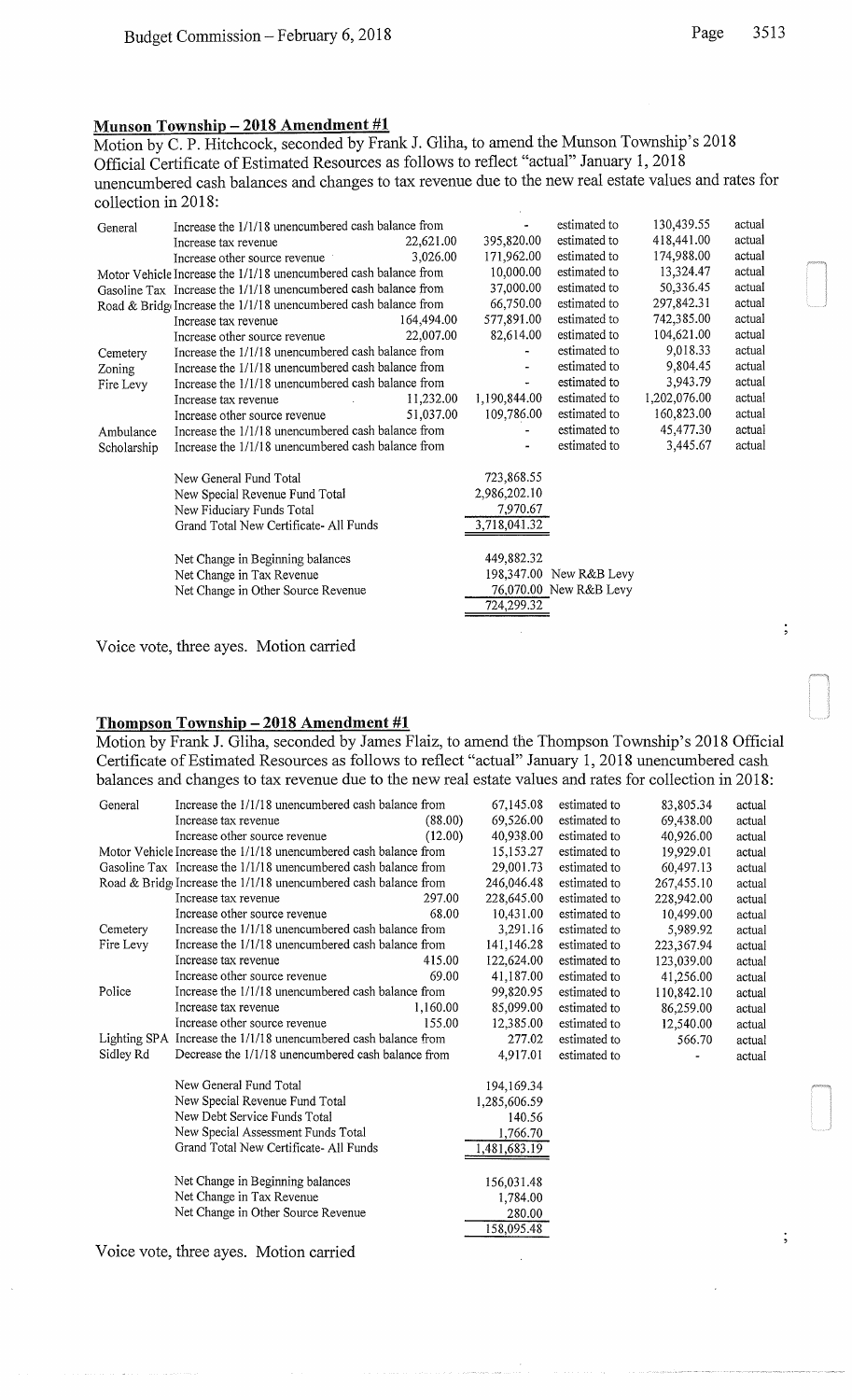# Bainbridge Township- 2018 Amendment #1

Motion by C. P. Hitchcock, seconded by Frank J. Gliha, to amend the Bainbridge Township's 2018 Official Certificate of Estimated Resources as follows to reflect "actual" January 1, 2018 unencumbered cash balances and changes to tax revenue due to the new real estate values and rates for collection in 2018:

| General                                                          | Increase the 1/1/18 unencumbered cash balance from               |           | 914,312.39       | estimated to | 1,342,828.80 | actual |
|------------------------------------------------------------------|------------------------------------------------------------------|-----------|------------------|--------------|--------------|--------|
|                                                                  | Increase tax revenue                                             | 23,935.00 | 607,928.00       | estimated to | 631,863.00   | actual |
|                                                                  | Increase other source revenue                                    | 3,202.00  | 715,529.99       | estimated to | 718,731.99   | actual |
| Motor Vehicle Increase the 1/1/18 unencumbered cash balance from |                                                                  | 45,994.80 | estimated to     | 47,166.36    | actual       |        |
|                                                                  | Gasoline Tax Increase the 1/1/18 unencumbered cash balance from  |           | 166,028.30       | estimated to | 174,555.21   | actual |
|                                                                  | Road & Bridge Increase the 1/1/18 unencumbered cash balance from |           | 2,762,111.30     | estimated to | 3,160,632.10 | actual |
|                                                                  | Increase tax revenue                                             | 50,409.00 | 2,767,069.00     | estimated to | 2,817,478.00 | actual |
|                                                                  | Increase other source revenue                                    | 6,744.00  | 536,247.00       | estimated to | 542,991.00   | actual |
| Cemetary                                                         | Decrease the 1/1/18 unencumbered cash balance from               |           | 10,385.00        | estimated to | 23,504.72    | actual |
| Fire Levy                                                        | Increase the 1/1/18 unencumbered cash balance from               |           | 3,045,549.57     | estimated to | 3,600,697.34 | actual |
|                                                                  | Increase tax revenue                                             | 20,588.00 | 2,052,091.00     | estimated to | 2,072,679.00 | actual |
|                                                                  | Increase other source revenue                                    | 2,754.00  | 274,543.00       | estimated to | 277,297.00   | actual |
| Police Levy                                                      | Increase the $1/1/18$ unencumbered cash balance from             |           | 1,378,342.03     | estimated to | 2,232,900.08 | actual |
|                                                                  | Increase tax revenue                                             | 35,117.00 | 3,494,069.00     | estimated to | 3,529,186.00 | actual |
|                                                                  | Increase other source revenue                                    | 3.331.00  | 325,756.00       | estimated to | 329,087.00   | actual |
| <b>EMS Billing</b>                                               | Increase the 1/1/18 unencumbered cash balance from               |           | 822,054.95       | estimated to | 1,060,977.72 | actual |
| Dare Prog                                                        | Decrease the 1/1/18 unencumbered cash balance from               |           | 35,461.89        | estimated to | 32,193.99    | actual |
| PermBeq                                                          | Decrease the 1/1/18 unencumbered cash balance from               |           | 2,260.21         | estimated to | 528.71       | actual |
| Agency                                                           | Decrease the 1/1/18 unencumbered cash balance from               |           | 20,904.53        | estimated to |              | actual |
|                                                                  | New General Fund Total                                           |           | 2,693,423.79     |              |              |        |
|                                                                  | New Special Revenue Fund Total                                   |           | 20,457,663.86    |              |              |        |
|                                                                  | New Debt Service Fund Total                                      |           | 4,921,218.04     |              |              |        |
|                                                                  | New Capital Project Funds                                        |           | 272,800.33       |              |              |        |
|                                                                  | New Special Assessments                                          |           | 8,600.00         |              |              |        |
|                                                                  | New Fiduciary Funds Total                                        |           | 529.46           |              |              |        |
|                                                                  | Grand Total New Certificate- All Funds                           |           | 28, 354, 235. 48 |              |              |        |
|                                                                  | Net Change in Beginning balances                                 |           | 2,472,580.16     |              |              |        |
|                                                                  | Net Change in Tax Revenue                                        |           | 130,049.00       |              |              |        |
|                                                                  | Net Change in Other Source Revenue                               |           | 16,031.00        |              |              |        |
|                                                                  |                                                                  |           | 2,618,660.16     |              |              |        |
|                                                                  |                                                                  |           |                  |              |              |        |

Voice vote, three ayes. Motion carried

# Geauga County Health District 2018 - Amendment #2

Motion by Frank J. Gliha, seconded by James Flaiz, to amend Geauga Health District's Official Certificate of Estimated Resources to reflect the following changes to revenue previously certified:

#### Special Revenue Funds

Increase 6008 Infectious/Solid Waste other source revenue 25,000.00 from 15,750.00 to 40,750.00 Increase 6036 Environmental Health Assistance other revenue 275,000.00 from 0.00 to 275,000.00

| Special Revenue Funds Total: | \$3,257,134.09 |
|------------------------------|----------------|
| New Total 2018 Certificate:  | \$5,145,256.97 |

Voice vote, two ayes, one absent. Motion carried.

# 2018 Supplemental Appropriation Requests

### 6002 - Geauga Health District - Board of Health

Motion by Frank J. Gliha, seconded by James Flaiz to approve the 6002 Fund supplemental Deappropriation totaling \$-244,559.87

New Total2018- 6002 Fund appropriations \$1,564.539.13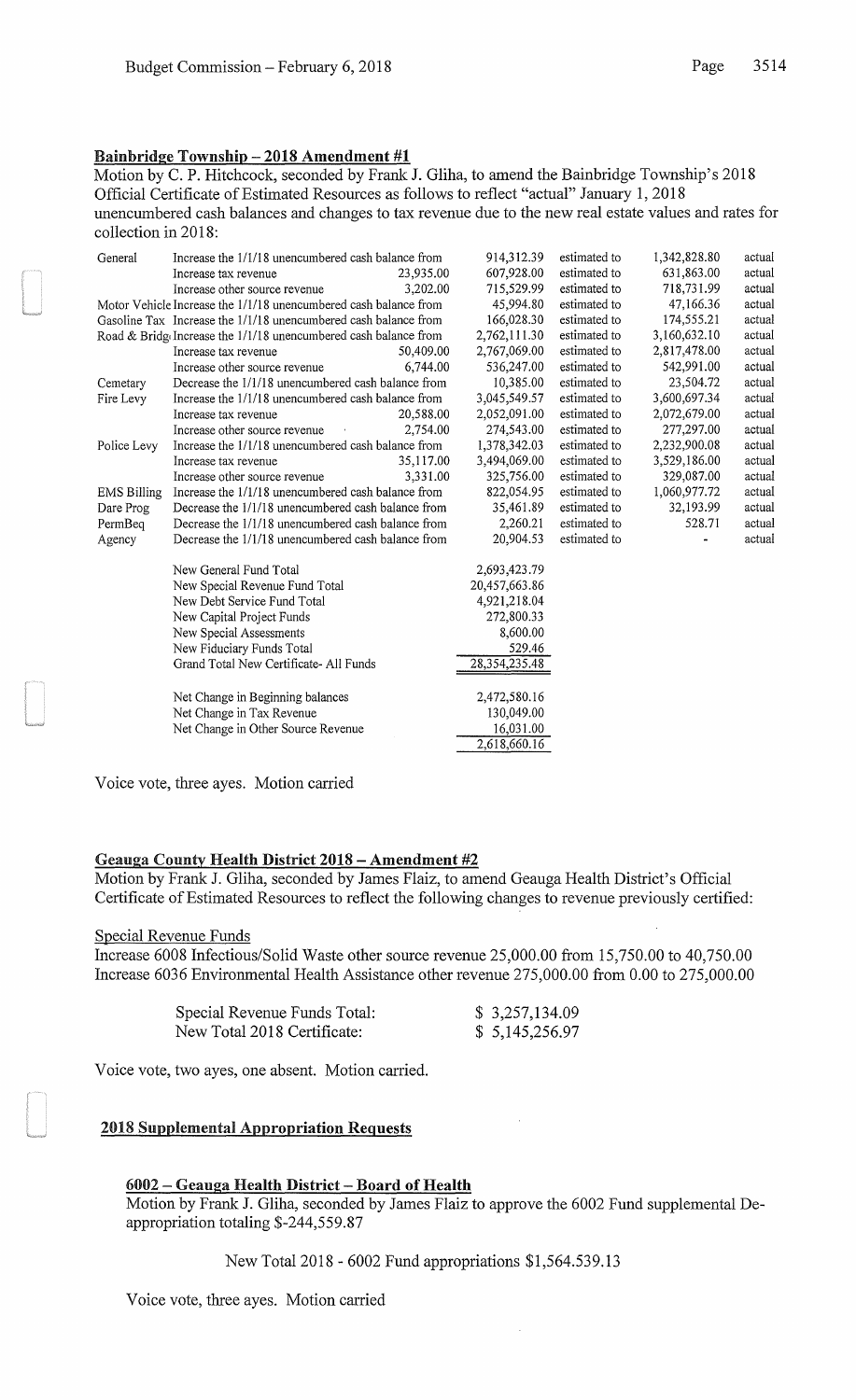# 6004 - Geauga Health District - Trailer Park/Camp Fund

Motion by James Flaiz, seconded by C. P. Hitchcock to approve the 6002 Fund supplemental Deappropriation totaling \$-582.00

New Total2018- 6004 Fund appropriations \$1,700.00

Voice vote, three ayes. Motion carried

## 6005 - Geauga Health District - Food Service

Motion by C. P. Hitchcock, seconded by Frank J. Gliha to approve the 6005 Food Service Fund supplemental appropriation totaling \$28,623.15

New Total2018- 6005 Fund appropriations \$210,292.15

Voice vote, three ayes. Motion carried

# 6008 - Geauga Health District- Infectious I Solid Waste

Motion by Frank J. Gliha, seconded by James Flaiz to approve the 6008 Infectious/Solid Waste Fund supplemental appropriation totaling \$42,619.35

New Total2018- 6008 Fund appropriations \$56,626.35

Voice vote, three ayes. Motion carried

# 6011 – Geauga Health District – Private Water

Motion by James Flaiz, seconded by C. P. Hitchcock to approve the 6011 Private Water Fund supplemental appropriation totaling \$28,280.27

New Total2018- 6011 Fund appropriations \$112,643.27

Voice vote, three ayes. Motion carried

### 6011- Geauga Health District- Private Water

Motion by James Flaiz, seconded by C. P. Hitchcock to approve the 6011 Private Water Fund supplemental appropriation totaling \$28,280.27

New Total2018- 6011 Fund appropriations \$112,643.27

Voice vote, three ayes. Motion carried

# 6018- Geauga Health District- Swimming Pool

Motion by C. P. Hitchcock, seconded by James Flaiz to approve the 6018 Swimming Pool Fund supplemental appropriation totaling \$5,323.76

New Total2018- 6018 Fund appropriations \$16,152.76

Voice vote, three ayes. Motion carried

# 6021 - Geauga Health District- Public Health Infrastructure

Motion by C. P. Hitchcock, seconded by James Flaiz to approve the 6021 Public Health Infrastructure Fund supplemental appropriation totaling \$42,000.00

New Total2018- 6021 Fund appropriations \$42,000.00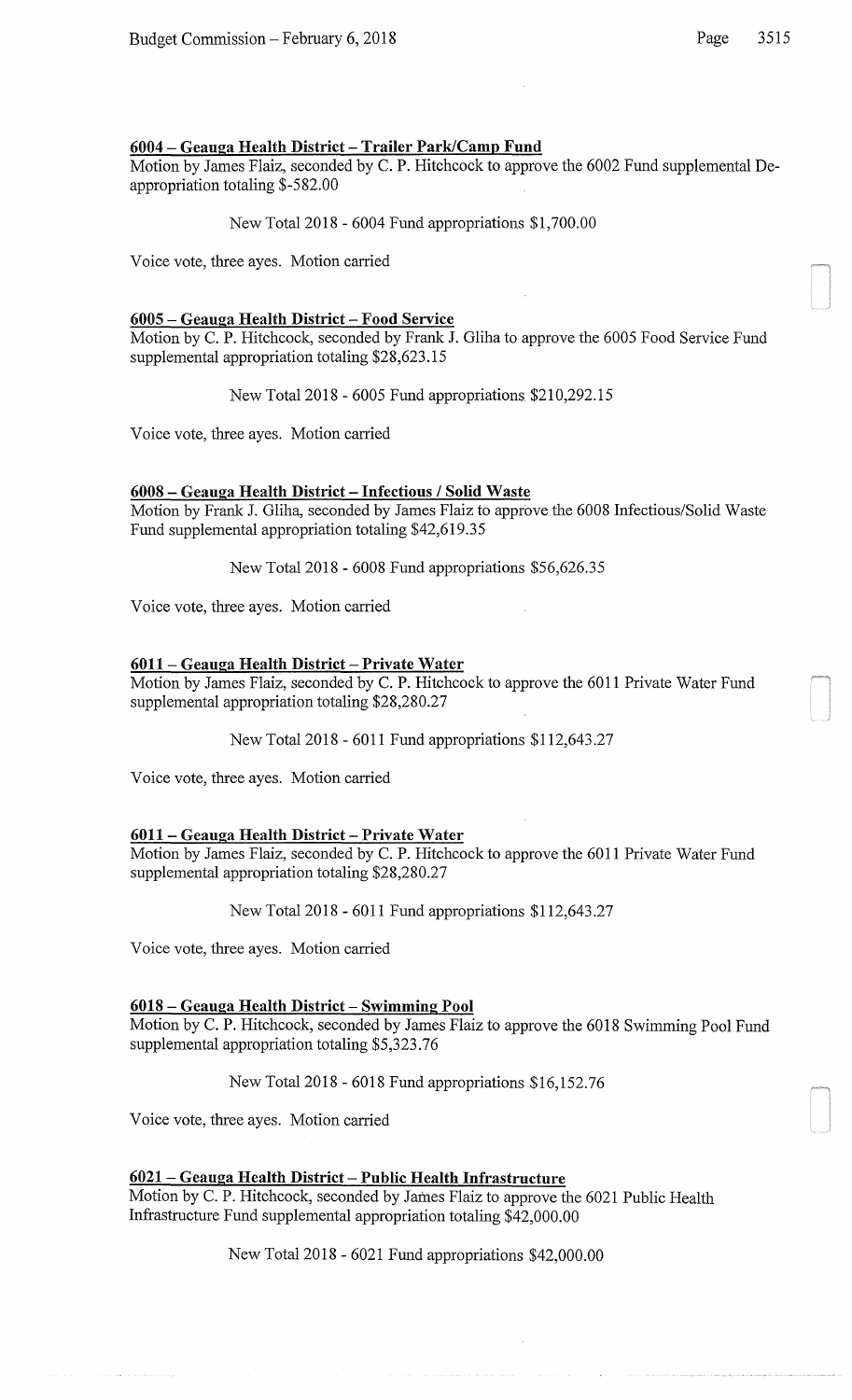Voice vote, three ayes. Motion carried

#### 6023 - Geauga Health District- sewage Treatment Fund

Motion by Frank J. Gliha, seconded by James Flaiz to approve the 6023 Sewage Treatment Fund supplemental appropriation totaling \$57,799.24

New Total2018- 6023 Fund appropriations \$602,040.24

Voice vote, three ayes. Motion carried

#### 6025 - Geauga Health District- Immunization Action Plan

Motion by Frank J. Gliha, seconded by James Flaiz to approve the 6025 lAP Fund supplemental appropriation totaling \$5,000.00

New Total2018- 6025 Fund appropriations \$5,000.00

## 6026- Geauga Health District- Women Infants and Children

Motion by Frank J. Gliha, seconded by James Flaiz to approve the 6026 WIC Fund supplemental appropriation totaling \$1,000.00

New Total2018- 6026 Fund appropriations \$1,000.00

Voice vote, three ayes. Motion carried

#### 6027 - Geauga Health District- Child & Family Services

Motion by Frank J. Gliha, seconded by James Flaiz to approve the 6027 CFHS Fund supplemental appropriation totaling \$5,000.00

New Total2018- 6027 Fund appropriations \$5,000.00

Voice vote, three ayes. Motion carried

## 6036 - Geauga Health District - Environmental Health Assistance

Motion by Frank J. Gliha, seconded by James Flaiz to approve the 6036 Environmental Health Assistance Fund supplemental appropriation totaling \$325,000.00

New Total2018- 6036 Fund appropriations \$325,000.00

Voice vote, three ayes. Motion carried

# 6037 - Geauga Health District- for Sale of Property

Motion by Frank J. Gliha, seconded by James Flaiz to approve the 6037 For Sale of Property Fund supplemental appropriation totaling \$18,767.15

#### New Total2018- 6027 Fund appropriations \$345,538.15